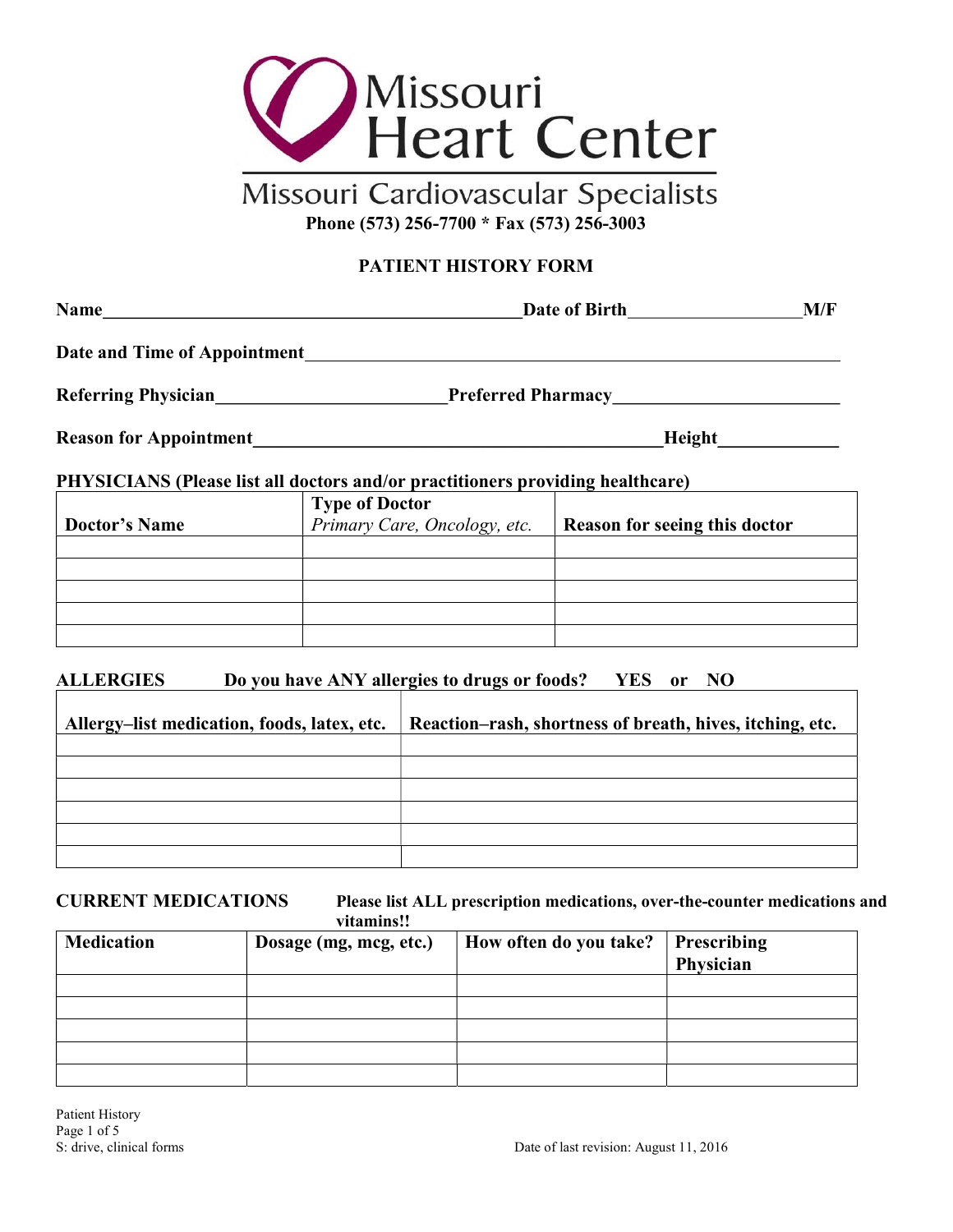| <b>REVIEW OF SYSTEMS</b>    |                                     | Circle if you are experiencing symptoms or check "No symptoms" |
|-----------------------------|-------------------------------------|----------------------------------------------------------------|
| General                     | <b>Respiratory</b>                  | Genitourinary                                                  |
| $\Box$ No symptoms          | $\Box$ No symptoms                  | $\Box$ No symptoms                                             |
| Recent fever/chills         | Cough (dry or productive)           | Blood in urine                                                 |
| Recent weight loss/gain     | Coughing up blood                   | Pain with urination                                            |
| How much? lbs.              | History of asthma, COPD             | History of kidney stones                                       |
|                             | or emphysema                        | Prostate problems (males only)                                 |
| <b>Integumentary</b> (Skin) | Snoring                             |                                                                |
| $\Box$ No symptoms          | Short of breath at rest or exertion |                                                                |
| Rash (of any kind)          |                                     | Neurological                                                   |
| Changes in nails or hair    | Cardiovascular                      | $\Box$ No symptoms                                             |
| Changes in moles            | $\square No$ symptoms               | Headaches                                                      |
|                             | Chest pain, pressure, tightness or  | Numbness/tingling on one side                                  |
| <b>Eyes</b>                 | discomfort                          | Weakness on one side                                           |
| $\Box$ No symptoms          | Have you passed out?                | <b>Dizziness</b>                                               |
| <b>Blurred</b> vision       | Palpitations/irregular heart beats  | History of TIA, stroke or seizures                             |
| Double vision               | Shortness of breath lying flat      |                                                                |
| Wear glasses                | Swelling of feet or ankles          | <b>Endocrine</b>                                               |
| Glaucoma                    | History of blood clots or phlebitis | $\Box$ No symptoms                                             |
| Cataracts                   |                                     | Increased fatigue                                              |
| Legally blind               | Gastrointestinal                    | Diabetes (Do you take insulin?)                                |
|                             | $\Box$ No symptoms                  | Excessive thirst                                               |
| Ears, Nose & Throat         | Blood in stools                     | Increased urination                                            |
| $\Box$ No symptoms          | Black, tarry stools                 | Hyperlipidemia                                                 |
| Hearing loss (hearing aid?) | Heartburn or peptic ulcers          | Hyperthyroidism/hypothyroidism                                 |
| Nose bleeds                 | Acid reflux (GERD)                  |                                                                |
| Seasonal sinusitis          |                                     | Hematological                                                  |

l

 $\overline{a}$ 

History of drug abuse

**Psychiatric**  $\Box$  *No symptoms* Bleed easily  $\Box$  No symptoms Muscle weakness/pain/cramps Bruise easily Anxiety Back pain (chronic) B<sub>12</sub> deficiency Depression Rheumatoid arthritis Seasonal allergies History of alcoholism Swelling (if so, where 2)

**Musculoskeletal**  $\Box$  *No symptoms* Stress Arthritis, generalized Bleeding disorders (anemia, etc.)

If you are experiencing chest pain of any kind, please describe the pain/discomfort. Are there any specific activities that seem to cause the pain? Does the pain radiate into you neck, jaw, arm, or back? Does it come on with exercise only, or does it also occur at rest? Did you experience any nausea or vomiting? Also, please describe any other symptoms you are having not mentioned above.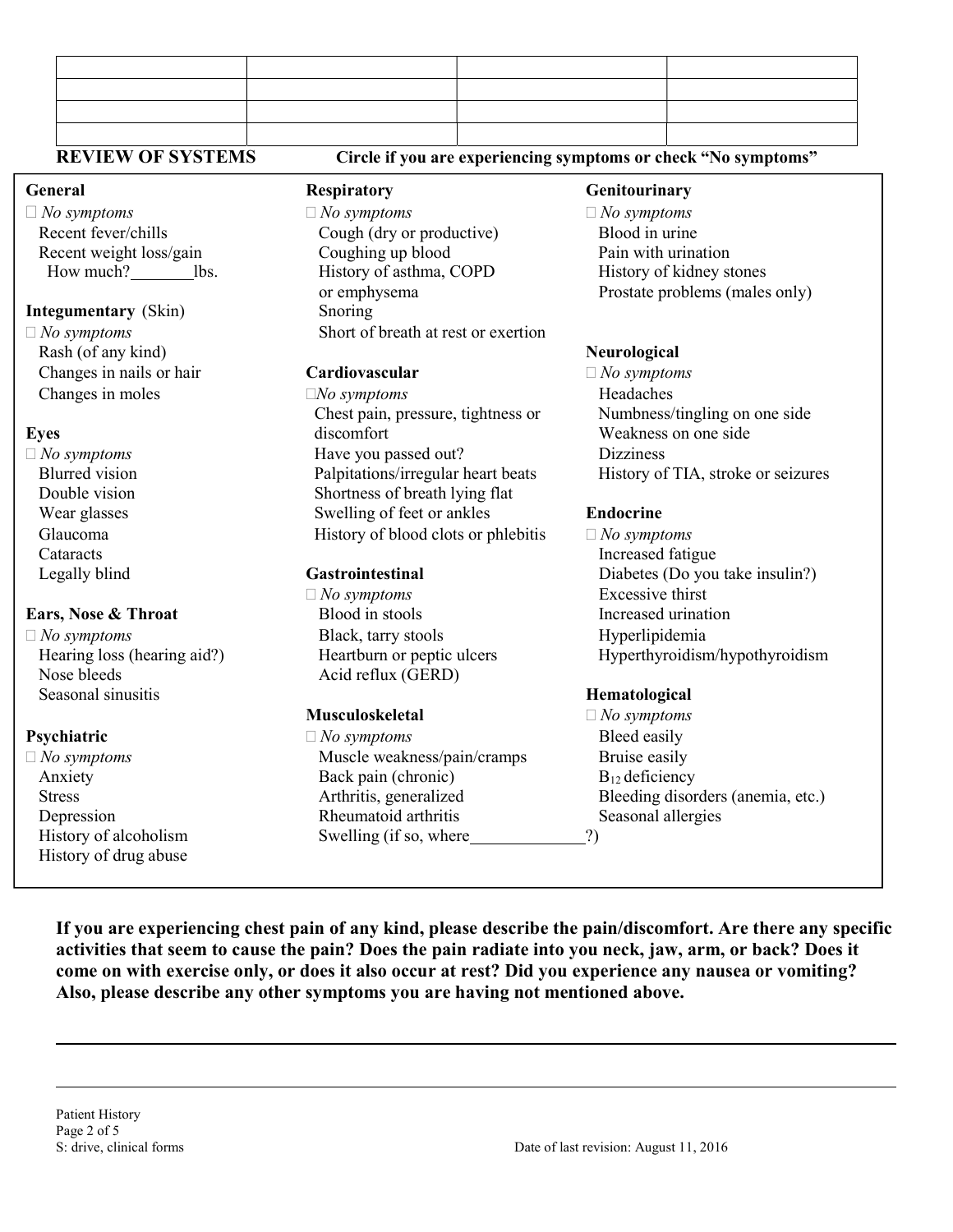| <b>PAST MEDICAL HISTORY</b>                                                                                                                                 | Circle past history below                                                                                                                                                                                                             |
|-------------------------------------------------------------------------------------------------------------------------------------------------------------|---------------------------------------------------------------------------------------------------------------------------------------------------------------------------------------------------------------------------------------|
| <b>Past Illnesses</b><br>Anemia<br>Arthritis<br>Asthma<br><b>Bronchitis</b>                                                                                 | <b>Past Cardiac Illnesses</b><br>Angina/chest pain<br>Atrial fibrillation (A-fib)<br>Congestive heart failure (CHF)<br>Coronary artery disease (CAD)                                                                                  |
| Cancer, if yes, what kind_____________?<br>Carotid artery disease<br>Depression<br>Diabetes, if yes, are you on insulin<br>$\gamma$<br>Erectile dysfunction | Heart attack (MI)<br>High blood pressure<br>High cholesterol<br>Irregular heartbeat (arrhythmias)<br>Peripheral Vascular Disease/Claudication                                                                                         |
| Gastrointestinal bleeding<br>Kidney stones/kidney failure/hemodialysis<br>Liver/gallbladder<br>Peptic ulcer - GERD<br>Prostate<br>Rectal bleeding           | Pulmonary Hypertension<br>Endocarditis<br><u> 1989 - Johann Stoff, amerikansk politiker (d. 1989)</u>                                                                                                                                 |
| Seizures<br>Sleep apnea, if yes, do you wear CPAP/BIPAP?<br>Stroke/CVA/TIA<br>Thyroid disease                                                               | <b>Surgeries/Procedures/Dates</b><br><b>Trauma History</b><br>Motor-vehicle accident<br>Appendectomy<br>Back<br><b>Breast</b><br>Carotid<br>Cataract                                                                                  |
| <b>Infectious Diseases</b><br>Rheumatic fever<br>Scarlet fever<br>Chickenpox, measles, mumps, or rubella<br>Tuberculosis (TB)<br>Hepatitis A, B, C, D or E  | Gallbladder<br>Hernia - hiatal/inguinal<br>Hip<br>Hysterectomy<br>Intestinal<br>Knee<br>Amputation                                                                                                                                    |
| <b>HIV/AIDS</b>                                                                                                                                             | Lung<br>Bariatric (gastric bypass, LAP-BAND)                                                                                                                                                                                          |
| Cardiac surgery/procedures (Please provide dates and location and name of doctor if available)                                                              | Cardioversion<br><u> 1989 - Johann Barn, mars ann an t-Amhain Aonaich an t-Aonaich an t-Aonaich ann an t-Aonaich ann an t-Aonaich</u>                                                                                                 |
|                                                                                                                                                             | Coronary artery bypass_<br>Radiofrequency ablation<br>Nation                                                                                                                                                                          |
| <b>PAD Questionnaire</b>                                                                                                                                    | How far can you walk before experiencing leg pain/fatigue or aching? Is it relieved with rest?                                                                                                                                        |
|                                                                                                                                                             | Does leg pain prevent you from walking normally, with family/friends, or shopping? Is it relieved with rest?<br><u> 1989 - Johann Stoff, deutscher Stoffen und der Stoffen und der Stoffen und der Stoffen und der Stoffen und de</u> |
| Any changes in toenails?<br>Do you ever experience coolness or pallor of feet?______________________________                                                | Do you ever experience coolness or pallor of feet?<br>Do you have a history of any other vascular abnormalities (carotid artery stenosis, abdominal aortic aneurysm, renal artery                                                     |
|                                                                                                                                                             | stenosis, or coronary artery disease)?<br><u> and</u> the coronary artery disease)?                                                                                                                                                   |

l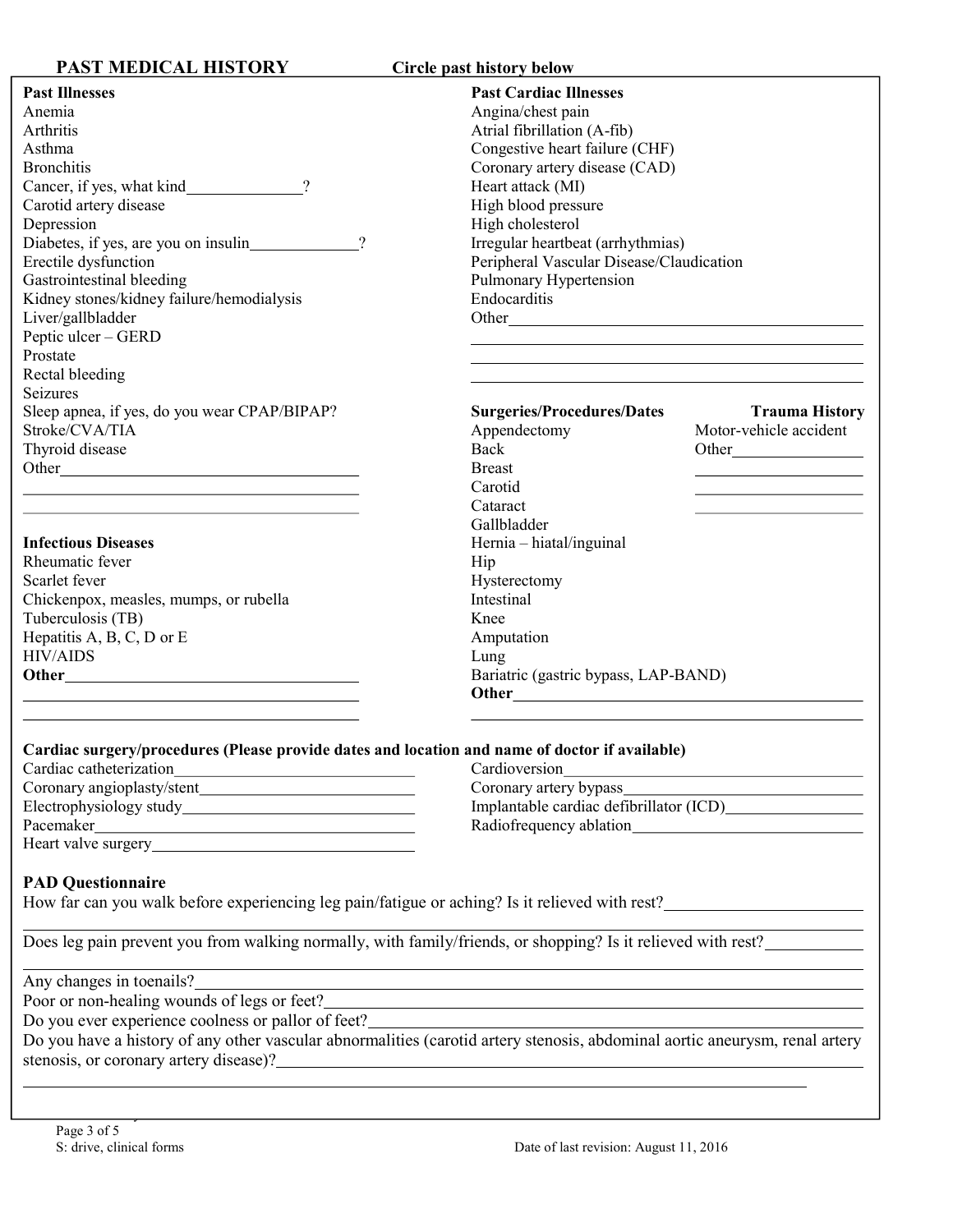### SOCIAL HISTORY & LIFESTYLE

## Alcohol use Do you consume alcohol? YES NO Average number per day/week/month? Beer Wine Liquor/mixed drinks Smoking/Tobacco use Do you smoke cigarettes/smokeless cigarettes or use tobacco? YES NO Are you currently smoking? YES NO Have you smoked in the past? **YES NO** How many years? Packs per day? Diet Are you on any special diet (diabetic diet, etc.)? **YES NO** If yes, what type?<br>Do you drink caffeinated beverages? **YES NO** If yes, how many per day? Do you drink caffeinated beverages? YES NO (coffee, tea, soda, etc.) Exercise Do you exercise on a regular basis? **YES NO** If so, what type of exercise? (minimum of 30 minutes per day, at least 3 times per week) Substance abuse Do you have any history of drug use? YES NO If yes, please specify Lifestyle  $\Box$  Single  $\Box$  Married  $\Box$  Widowed  $\Box$  Divorced  $\Box$  Separated  $\Box$  Partnered **Occupation**  Please list  $\Box$  Full-time  $\Box$  Part-time  $\Box$  Retired  $\Box$  Disabled  $\Box$  Student  $\Box$  Unemployed Residence □ Lives alone  $\Box$  Lives with spouse  $\Box$  Lives with partner  $\Box$  Lives with parents  $\Box$  Lives with children Nursing home resident Assisted living resident PERSONAL CARDIAC RISK FACTORS □ History of tobacco use  $\Box$  Family history of heart disease (immediate family, mother, father, brother, sister)  $\Box$  History of high cholesterol  $\Box$  History of high blood pressure  $\Box$  History of diabetes □ Prior history of heart disease  $\Box$  History of obesity  $\square$  Sedentary/inactive lifestyle

 $\Box$  Age (Male over age 45 – Female over age 55)

Menopausal female

Patient History Page 4 of 5